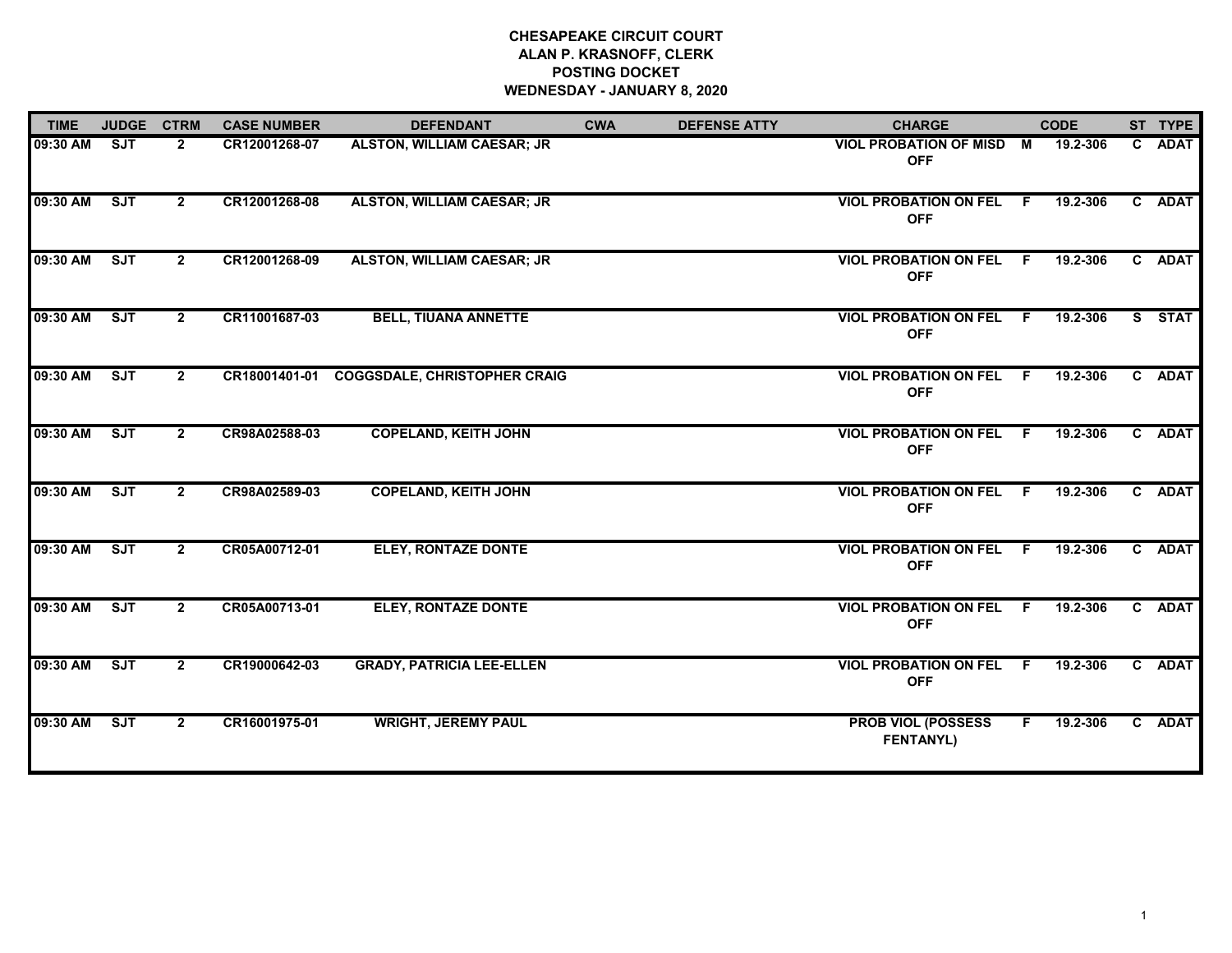| <b>Hearing</b><br>Time |            | Judge Court-<br>room | Case #        | <b>Plaintiff</b>                                           | <b>Defendant</b>                                | <b>Plaintiff Attorney</b>      | <b>Defendant Attorney</b> | Hearing<br><b>Type</b> | <b>Duration</b> |
|------------------------|------------|----------------------|---------------|------------------------------------------------------------|-------------------------------------------------|--------------------------------|---------------------------|------------------------|-----------------|
| 09:00 AM               | <b>JWB</b> | $\mathbf{1}$         | CL18004470-00 | DRYDEN, BETH-ANN                                           | <b>DRYDEN, JOHN EDWARD</b>                      | <b>RENNINGER, NICHOLAS</b>     | <b>LARSEN, GREGORY S</b>  | <b>PTC</b>             | MHD             |
| 09:00 AM               | <b>JWB</b> | $\mathbf{1}$         | CL18005736-00 | PROGRESSIVE GULF<br><b>INSURANCE CO</b>                    | PERNELL, MIA N                                  | CHIPMAN,<br><b>CHRISTOPHER</b> | PRO SE                    | <b>DJ</b>              | 15M 0 H 0 D     |
| 09:00 AM               | <b>JWB</b> | $\mathbf{1}$         | CL19000104-00 | <b>PAYKIN, YEVGENIY</b>                                    | PAYKIN, CARLA                                   | <b>OXENHAM, CARA P</b>         | POMERANZ, AARON M         | <b>WC</b>              | 15M 0 H 0 D     |
| 09:00 AM               | <b>JWB</b> | $\mathbf{1}$         | CL19003185-00 | <b>COBB, JENNIFER S</b>                                    | <b>COBB, RICKY LEE</b>                          | <b>WELDON, LAURA K M</b>       | <b>IMBROGNO, PETER</b>    | <b>PL</b>              | 30M 0 H 0 D     |
| 09:00 AM               | <b>JWB</b> | 1                    | CL19003185-00 | <b>COBB, JENNIFER S</b>                                    | <b>COBB, RICKY LEE</b>                          | <b>WELDON, LAURA K M</b>       | <b>IMBROGNO, PETER</b>    | <b>SC</b>              | 30M 0 H 0 D     |
| 09:00 AM               | <b>JWB</b> | $\mathbf{1}$         |               | CL19004884-00 FP GREENBRIER TOWERS,<br>LLC                 | <b>HEALTHCARE PARTNERS</b><br><b>CONSULTING</b> | <b>MISKEN, KENNETH M</b>       | PRO SE                    | <b>DJ</b>              | 15M 0 H 0 D     |
| 09:00 AM               | <b>JWB</b> | $\mathbf{1}$         |               | CL19004884-00 FP GREENBRIER TOWERS,<br>LLC                 | <b>HEALTHCARE PARTNERS</b><br><b>CONSULTING</b> | <b>MISKEN, KENNETH M</b>       | PRO SE                    | <b>MOT</b>             | 30M 0 H 0 D     |
| 09:00 AM               | <b>JWB</b> | $\mathbf{1}$         |               | CL19005244-00 MURGIA, MARISSEL XIOMARA                     | <b>MURGIA, MARK DAVID</b>                       | <b>LARSEN, GREGORY S</b>       | PRO SE                    | <b>SC</b>              | 30M 0 H 0 D     |
| 09:00 AM               | <b>JWB</b> | 1                    |               | CL19006779-00 TYSON, ANTHONY JUNIOR                        | <b>TYSON, BARBARA ANN</b>                       | <b>HURST, PALMER E</b>         | PRO SE                    | <b>FD</b>              | 30M 0 H 0 D     |
| 09:00 AM               | <b>JWB</b> | 1                    |               | CL19008435-00 BROWN, MATTHEW AARON BROWN, ASHLEY ELISABETH |                                                 | LITTLE, HEATHER K              | <b>ALBISTON, DEBRA C</b>  | <b>SANC</b>            | 30M 0 H 0 D     |
| 09:00 AM               | <b>JWB</b> | 1                    |               | CL19008435-00 BROWN, MATTHEW AARON BROWN, ASHLEY ELISABETH |                                                 | LITTLE, HEATHER K              | <b>ALBISTON, DEBRA C</b>  | <b>PL</b>              | 15M 0 H 0 D     |
| 09:00 AM               | <b>JWB</b> | 1                    |               | CL19008435-00 BROWN, MATTHEW AARON BROWN, ASHLEY ELISABETH |                                                 | LITTLE, HEATHER K              | <b>ALBISTON, DEBRA C</b>  | <b>PL</b>              | 15M 0 H 0 D     |
| 09:00 AM               | <b>JWB</b> | 1                    | CL19008459-00 | <b>J.G. WENTWORTH</b><br><b>ORIGINATIONS</b>               | <b>HENDERSON, A</b>                             | <b>GOTTSEGEN, ADAM M</b>       |                           | <b>MOT</b>             | 15M 0 H 0 D     |
| 09:00 AM               | <b>JWB</b> | $\mathbf{1}$         | CL19009065-00 | <b>SIMMONS, KIMBERLEY</b><br><b>MONIQUE</b>                | <b>SIMMONS, CALVIN</b><br><b>RASHAWN</b>        | PRO SE                         | PRO SE                    | <b>FD</b>              | 15M 0 H 0 D     |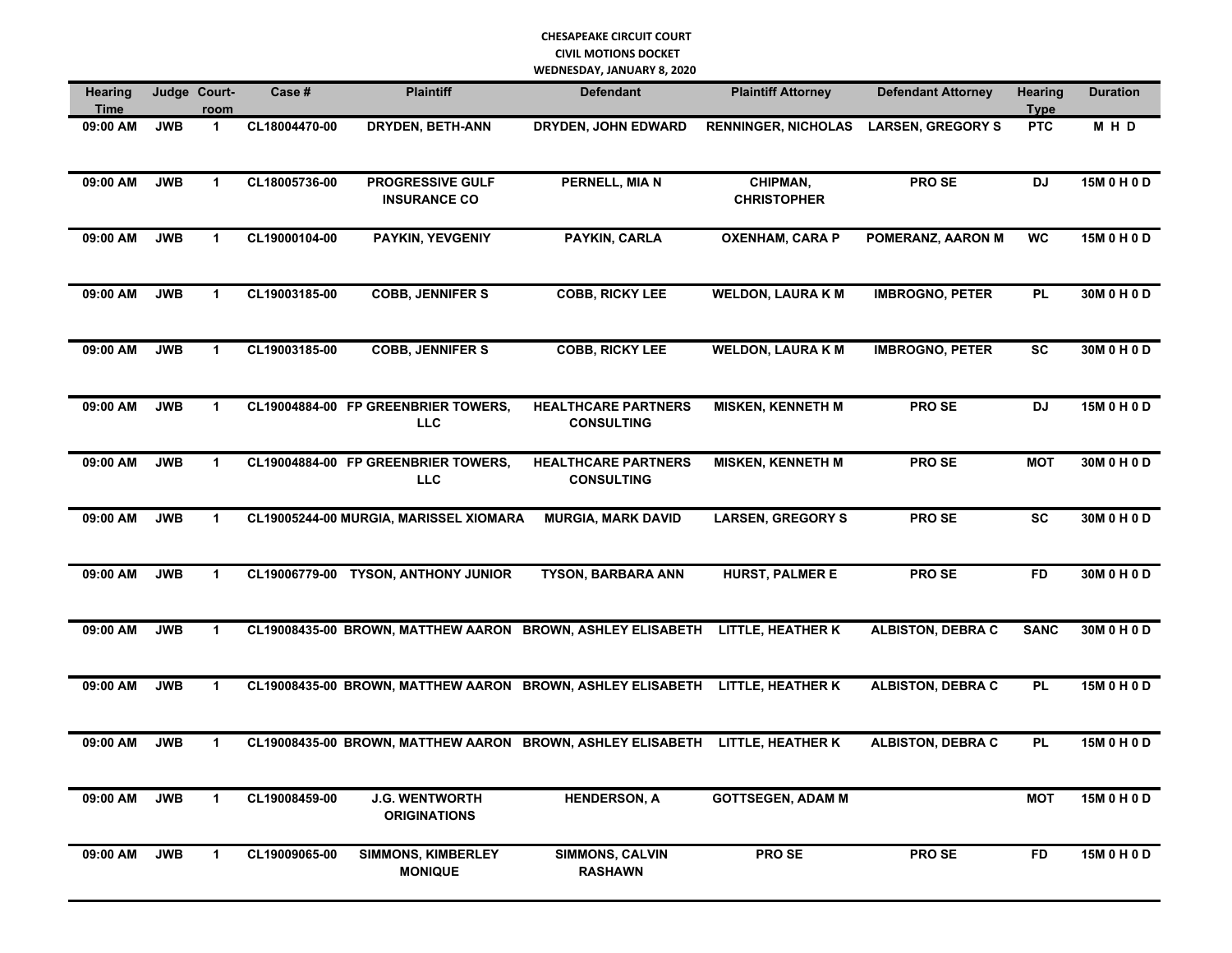| <b>Hearing</b><br>Time |            | Judge Court-<br>room    | Case #        | <b>Plaintiff</b>                          | <b>Defendant</b>                     | <b>Plaintiff Attorney</b>                | <b>Defendant Attorney</b> | Hearing<br><b>Type</b> | <b>Duration</b> |
|------------------------|------------|-------------------------|---------------|-------------------------------------------|--------------------------------------|------------------------------------------|---------------------------|------------------------|-----------------|
| 09:00 AM               | <b>JWB</b> | $\mathbf{1}$            | CL19009112-00 | <b>FORD, ANDRELL RENE</b>                 | FORD, ALFONZO CORNELIUS              | <b>LITTLE, HEATHER K</b>                 | PRO SE                    | <b>PL</b>              | 30M 0 H 0 D     |
| 09:00 AM               | <b>SJT</b> | 4                       |               | CL15002781-01 KENNEDY, KAREN DENISE       | <b>DAVIS, MARK GREGORY</b>           | FRANK, KEVIN D                           |                           | <b>MOT</b>             | 30M 0 H 0 D     |
| 09:00 AM               | <b>SJT</b> | $\overline{\mathbf{4}}$ | CL15002781-02 | <b>COMMONWEALTH</b>                       | <b>DAVIS, MARK GREGORY</b>           |                                          |                           | <b>CT</b>              | 45M 0 H 0 D     |
| 09:00 AM               | <b>SJT</b> | 4                       | CL19008239-00 | <b>CONTRERAS, BRENDA B</b>                | <b>SANTIAGO, YAMIL J</b>             | PALLAI, MICHAEL T                        | <b>HURST, PALMER E</b>    | <b>MOT</b>             | 30M 0 H 0 D     |
| 10:00 AM               | <b>SJT</b> | 4                       | CL17003622-00 | <b>COMMONWEALTH</b>                       | *CARTER, DWOIN                       | <b>ABBEY, AMANDA S</b>                   | PRO SE                    | <b>HEAR</b>            | MHD             |
| 10:00 AM               | <b>SJT</b> | 4                       | CL19006240-00 | <b>COMMONWEALTH OF</b><br><b>VIRGINIA</b> | *JOHNSON, BRIAN                      | <b>ABBEY, AMANDA S</b>                   | <b>PROSE</b>              | <b>FOF</b>             | M H D           |
| 10:00 AM               | <b>SJT</b> | 4                       | CL19006243-00 | <b>COMMONWEALTH OF</b><br><b>VIRGINIA</b> | *JOHNSON, BRIAN QUINT'T              | <b>ABBEY, AMANDA S</b>                   | <b>PROSE</b>              | <b>FOF</b>             | M H D           |
| 10:00 AM               | <b>SJT</b> | 4                       | CL19006348-00 | <b>COMMONWEALTH</b>                       | *WILLIAMS, DETWANE<br><b>ANTONIO</b> | <b>ABBEY, AMANDA S</b>                   | <b>PROSE</b>              | <b>FOF</b>             | M H D           |
| 10:00 AM               | <b>SJT</b> | 4                       | CL19006670-00 | <b>COMMONWEALTH OF</b><br><b>VIRGINIA</b> | *JOHNSON, BRIAN QUINT'T              | <b>ABBEY, AMANDA S</b>                   |                           | <b>FOF</b>             | M H D           |
| 10:00 AM               | <b>SJT</b> | 4                       | CL19007563-00 | <b>COMMONWEALTH</b>                       | *FREEMAN, LINWOOD                    | <b>ABBEY, AMANDA S</b>                   |                           | <b>FOF</b>             | MHD             |
| 10:00 AM               | <b>SJT</b> | 4                       | CL19007568-00 | <b>COMMONWEALTH</b>                       | *TANNER, ANTHONY                     | <b>ABBEY, AMANDA S</b>                   |                           | <b>FOF</b>             | MHD             |
| 09:00 AM               | <b>RDS</b> | 5                       | CJ19-48       | IN RE JUVENILE APPEAL                     | IN RE JUVENILE APPEAL                | <b>FOLEY, ROBERT</b>                     | <b>CARNEGIE, KAREN</b>    | <b>PRES</b>            | 15M 0 H 0 D     |
| 09:00 AM               | <b>RDS</b> | 5                       | CL14002593-02 | <b>STREETER, AUSTIN</b>                   | <b>STREETER, DANIELLE E</b>          | <b>PROSE</b>                             | NASHATKA, SHANTELL S SC   |                        | 45M 0 H 0 D     |
| 09:00 AM               | <b>RDS</b> | 5                       | CL17000443-00 | <b>CITY OF CHESAPEAKE</b>                 | <b>*HAAS INC</b>                     | <b>JACOBI, MEREDITH</b><br><b>HARLOW</b> | <b>PROSE</b>              | DJ                     | 30M 0 H 0 D     |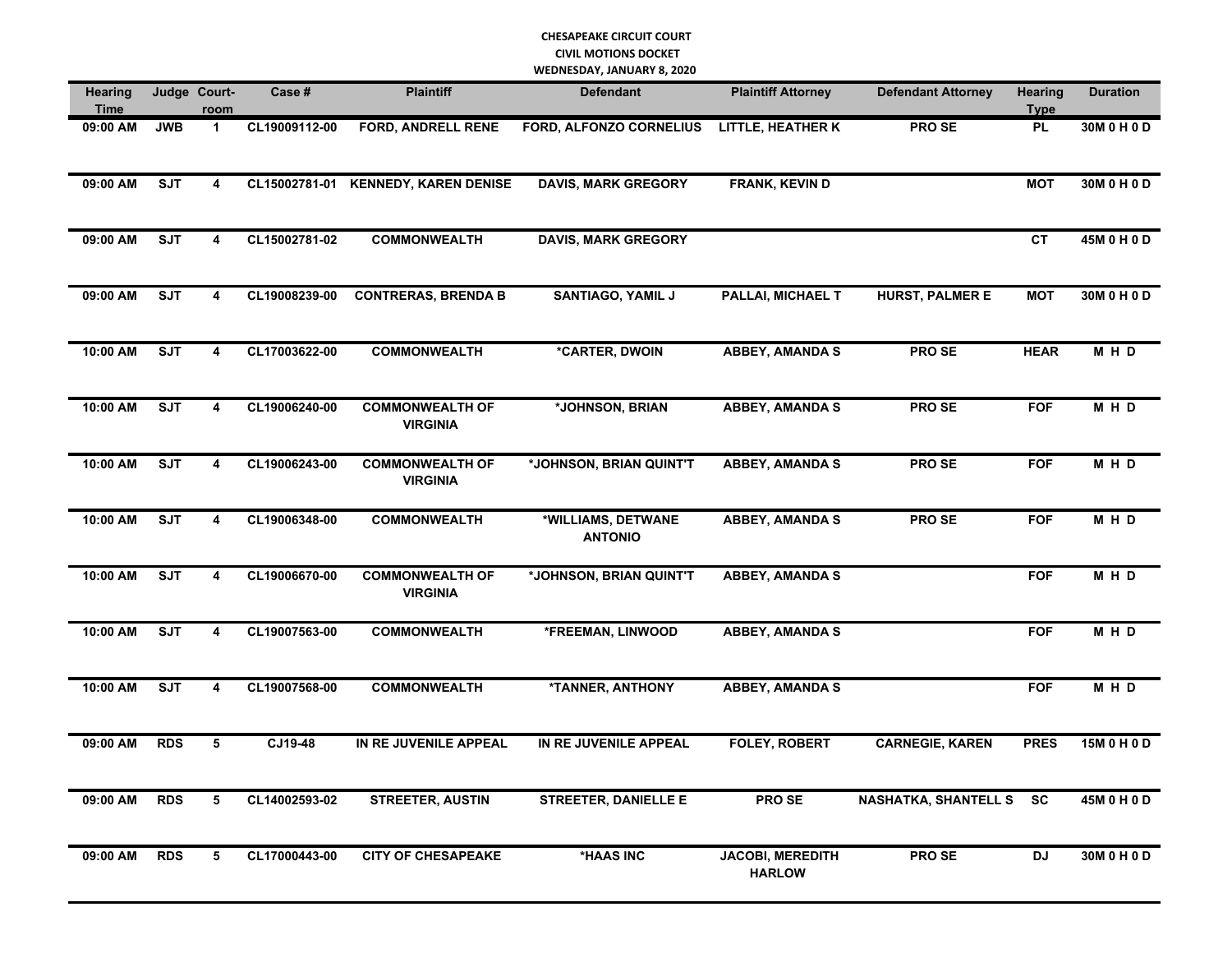| Hearing<br>Time |             | Judge Court-<br><u>room</u> | Case #        | <b>Plaintiff</b>                          | <b>Defendant</b>                                            | <b>Plaintiff Attorney</b>      | <b>Defendant Attorney</b>             | <b>Hearing</b><br><b>Type</b> | <b>Duration</b> |
|-----------------|-------------|-----------------------------|---------------|-------------------------------------------|-------------------------------------------------------------|--------------------------------|---------------------------------------|-------------------------------|-----------------|
| 09:00 AM        | <b>RDS</b>  | 5                           | CL18002361-00 | <b>HERBORN, OK R</b>                      | <b>HERBORN, STEVEN A</b>                                    | <b>WOOTEN, KRISTI A</b>        |                                       | <b>PTC</b>                    | 15M 0 H 0 D     |
| 09:00 AM        | <b>RDS</b>  | 5                           | CL18002361-00 | <b>HERBORN, OK R</b>                      | <b>HERBORN, STEVEN A</b>                                    | <b>WOOTEN, KRISTI A</b>        |                                       | <b>COMP</b>                   | 15M 0 H 0 D     |
| 09:00 AM        | <b>RDS</b>  | 5                           | CL19006447-00 | <b>JOYCE, BYRON</b>                       | <b>KIRK, TYLER</b>                                          | MONTGOMERY,<br><b>GEORGINA</b> | <b>FIORELLA, TODD M</b>               | <b>COMP</b>                   | 15M 0 H 0 D     |
| 09:00 AM        | <b>RDS</b>  | 5                           | CL19008026-00 | <b>HUSK, KRYSTAL</b>                      | <b>JILL BAKER, DIRECTOR</b>                                 | <b>WOOTEN, MATTHEW C</b>       | PRO SE                                | <b>PRES</b>                   | 15M 0 H 0 D     |
| 09:00 AM        | <b>RDS</b>  | 5                           | CL19008026-00 | HUSK, KRYSTAL                             | <b>JILL BAKER, DIRECTOR</b>                                 | <b>WOOTEN, MATTHEW C</b>       | PRO SE                                | <b>HEAR</b>                   | 45M 0 H 0 D     |
| 09:00 AM        | <b>RDS</b>  | 5                           | CL19008877-00 | <b>HATCHER, MELISSA K</b>                 | <b>HATCHER, DOUGLAS C</b>                                   | <b>WOOTEN, KRISTI A</b>        | <b>PROSE</b>                          | <b>PL</b>                     | 0M 1 H 0 D      |
| 09:00 AM        | <b>RDS</b>  | 5                           |               | CL19009144-00 HANNAH-CARTER, SHARON       | <b>CARTER, DAVID JOHN</b>                                   | <b>SMALLS, BRIAN J</b>         | PRO SE                                | <b>APTG</b>                   | MHD             |
| 14:00 PM        | <b>RDS</b>  | 5                           | CL12002037-00 | <b>COMMONWEALTH OF</b><br><b>VIRGINIA</b> | <b>BERNSTEIN, WILLIAM</b>                                   | <b>BARR, SUSAN</b>             | <b>GILCHRIST, KURT</b>                | <b>HEAR</b>                   | MHD             |
| 09:00 AM        | <b>MATA</b> | 6                           | CJ19-30       | IN RE JUVENILE APPEAL                     | IN RE JUVENILE APPEAL                                       | <b>BULL, SAMANTHA</b>          | <b>MORRIS, DIALLO</b>                 | <b>MOT</b>                    | 30M 0 H 0 D     |
| 09:00 AM        | <b>MATA</b> | 6                           | CL18004882-00 | <b>BELL, DERAK JAMES</b>                  | <b>BELL, PHALYN M</b>                                       | JOYNER, BRONWEN                | PRO SE                                | <b>FD</b>                     | 15M 0 H 0 D     |
| 09:00 AM        | <b>MATA</b> | 6                           |               | CL18005855-00 OWSIANY, STEVEN JAMES       | <b>OWSIANY, TIFFANY N</b>                                   | PRO SE                         | PRO SE                                | <b>MOT</b>                    | 30M 0 H 0 D     |
| 09:00 AM        | <b>MATA</b> | 6                           | CL19001125-00 | <b>HYMAN, DEIDRE</b>                      | <b>HYMAN, GREGORY</b>                                       | <b>GUILLOT, RONALD</b>         |                                       | <b>FD</b>                     | 15M 0 H 0 D     |
| 09:00 AM MATA   |             | 6                           | CL19005209-00 | *COMFORT SYSTEMS OF<br><b>VIRGINIA</b>    | *P. J. POTTER ENTERPRISES, LASCARA, WILLIAM A<br><b>INC</b> |                                | <b>BOWLES, GEORGE H;</b><br><b>SR</b> | <b>TR</b>                     | 0M 1 H 0 D      |
| 09:00 AM        | <b>MATA</b> | 6                           | CL19008379-00 | <b>WOODBY, LAUREN</b>                     | WOODBY, MATTHEW                                             | <b>MATTHEWS, BRANDON</b><br>W  | <b>PROSE</b>                          | <b>PL</b>                     | 30M 0 H 0 D     |